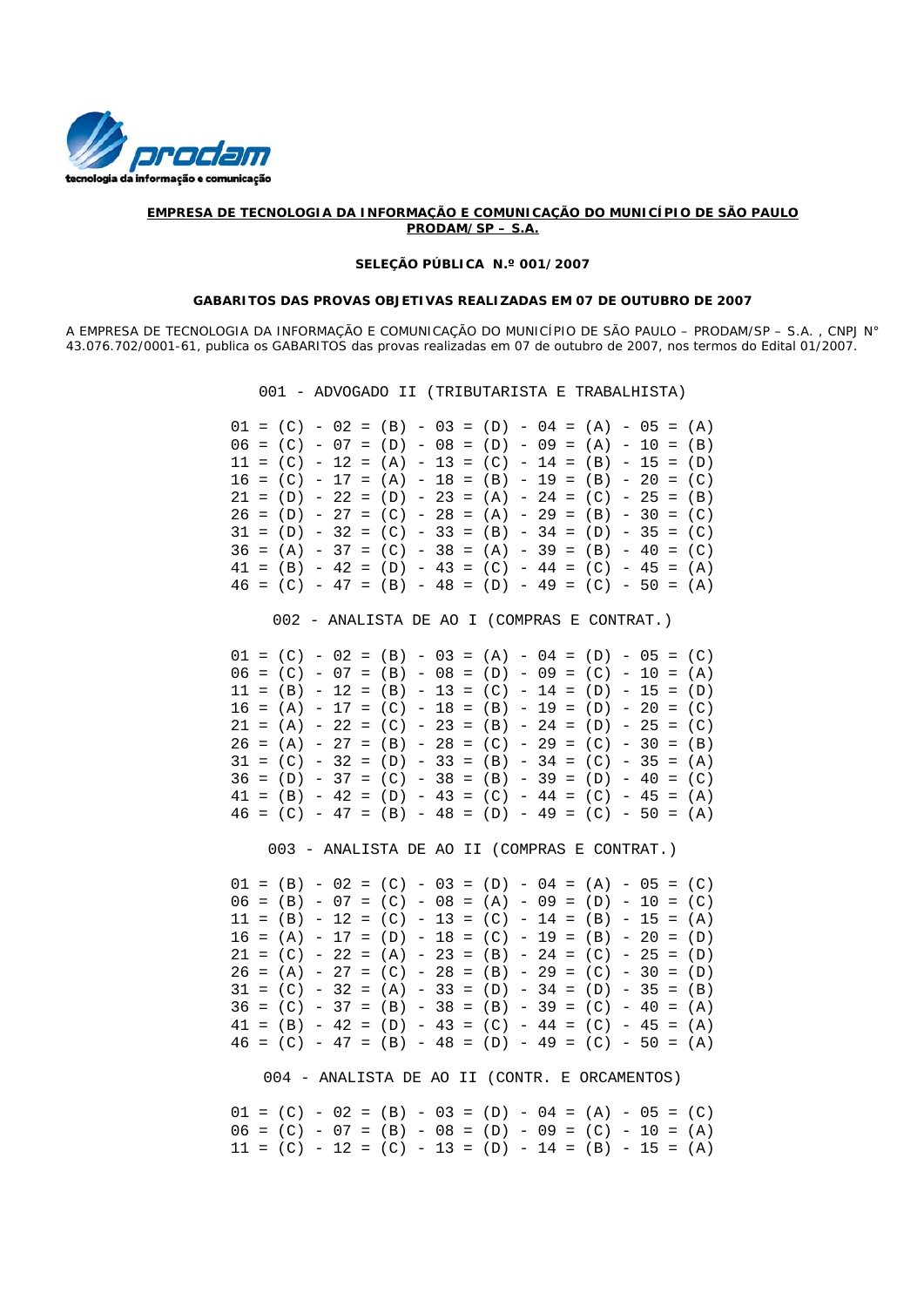|  |  |  | $16 = (C) - 17 = (B) - 18 = (A) - 19 = (C) - 20 = (B)$ |  |  |  |  |  |  |
|--|--|--|--------------------------------------------------------|--|--|--|--|--|--|
|  |  |  | $21 = (B) - 22 = (D) - 23 = (D) - 24 = (C) - 25 = (A)$ |  |  |  |  |  |  |
|  |  |  | $26 = (A) - 27 = (B) - 28 = (C) - 29 = (D) - 30 = (C)$ |  |  |  |  |  |  |
|  |  |  | $31 = (A) - 32 = (B) - 33 = (C) - 34 = (D) - 35 = (B)$ |  |  |  |  |  |  |
|  |  |  | $36 = (A) - 37 = (C) - 38 = (C) - 39 = (B) - 40 = (C)$ |  |  |  |  |  |  |
|  |  |  | $41 = (B) - 42 = (D) - 43 = (C) - 44 = (C) - 45 = (A)$ |  |  |  |  |  |  |
|  |  |  | $46 = (C) - 47 = (B) - 48 = (D) - 49 = (C) - 50 = (A)$ |  |  |  |  |  |  |

005 - ANALISTA DE AO II (CUSTOS)

|  | $01 = (B) - 02 = (D) - 03 = (C) - 04 = (A) - 05 = (C)$ |  |  |  |  |  |  |  |  |
|--|--------------------------------------------------------|--|--|--|--|--|--|--|--|
|  | $06 = (B) - 07 = (D) - 08 = (C) - 09 = (C) - 10 = (D)$ |  |  |  |  |  |  |  |  |
|  | $11 = (D) - 12 = (A) - 13 = (C) - 14 = (B) - 15 = (D)$ |  |  |  |  |  |  |  |  |
|  | $16 = (D) - 17 = (A) - 18 = (B) - 19 = (C) - 20 = (C)$ |  |  |  |  |  |  |  |  |
|  | $21 = (D) - 22 = (D) - 23 = (B) - 24 = (A) - 25 = (A)$ |  |  |  |  |  |  |  |  |
|  | $26 = (C) - 27 = (D) - 28 = (B) - 29 = (C) - 30 = (A)$ |  |  |  |  |  |  |  |  |
|  | $31 = (C) - 32 = (C) - 33 = (B) - 34 = (D) - 35 = (A)$ |  |  |  |  |  |  |  |  |
|  | $36 = (C) - 37 = (B) - 38 = (D) - 39 = (C) - 40 = (A)$ |  |  |  |  |  |  |  |  |
|  | $41 = (B) - 42 = (D) - 43 = (C) - 44 = (C) - 45 = (A)$ |  |  |  |  |  |  |  |  |
|  | $46 = (C) - 47 = (B) - 48 = (D) - 49 = (C) - 50 = (A)$ |  |  |  |  |  |  |  |  |

## 006 - ANALISTA DE AO II (PLANEJ. E CONTROLE)

|  | $01 = (C) - 02 = (C) - 03 = (B) - 04 = (D) - 05 = (C)$ |  |  |  |  |  |  |  |  |
|--|--------------------------------------------------------|--|--|--|--|--|--|--|--|
|  | $06 = (A) - 07 = (C) - 08 = (B) - 09 = (D) - 10 = (C)$ |  |  |  |  |  |  |  |  |
|  | $11 = (A) - 12 = (C) - 13 = (B) - 14 = (C) - 15 = (A)$ |  |  |  |  |  |  |  |  |
|  | $16 = (B) - 17 = (C) - 18 = (A) - 19 = (B) - 20 = (D)$ |  |  |  |  |  |  |  |  |
|  | $21 = (B) - 22 = (C) - 23 = (D) - 24 = (C) - 25 = (A)$ |  |  |  |  |  |  |  |  |
|  | $26 = (B) - 27 = (C) - 28 = (A) - 29 = (A) - 30 = (D)$ |  |  |  |  |  |  |  |  |
|  | $31 = (D) - 32 = (B) - 33 = (C) - 34 = (A) - 35 = (C)$ |  |  |  |  |  |  |  |  |
|  | $36 = (A) - 37 = (B) - 38 = (D) - 39 = (C) - 40 = (A)$ |  |  |  |  |  |  |  |  |
|  | $41 = (B) - 42 = (D) - 43 = (C) - 44 = (C) - 45 = (A)$ |  |  |  |  |  |  |  |  |
|  | $46 = (C) - 47 = (B) - 48 = (D) - 49 = (C) - 50 = (A)$ |  |  |  |  |  |  |  |  |

# 007 - ANALISTA DE AO II (RH - ADM. PESSOAL)

| $01 = (C) - 02 = (B) - 03 = (A) - 04 = (C) - 05 = (B)$ |  |  |  |  |  |  |  |  |  |
|--------------------------------------------------------|--|--|--|--|--|--|--|--|--|
| $06 = (D) - 07 = (A) - 08 = (C) - 09 = (C) - 10 = (B)$ |  |  |  |  |  |  |  |  |  |
| $11 = (D) - 12 = (B) - 13 = (D) - 14 = (D) - 15 = (C)$ |  |  |  |  |  |  |  |  |  |
| $16 = (A) - 17 = (C) - 18 = (B) - 19 = (D) - 20 = (C)$ |  |  |  |  |  |  |  |  |  |
| $21 = (A) - 22 = (D) - 23 = (B) - 24 = (B) - 25 = (A)$ |  |  |  |  |  |  |  |  |  |
| $26 = (C) - 27 = (B) - 28 = (C) - 29 = (D) - 30 = (A)$ |  |  |  |  |  |  |  |  |  |
| $31 = (C) - 32 = (B) - 33 = (D) - 34 = (C) - 35 = (A)$ |  |  |  |  |  |  |  |  |  |
| $36 = (B) - 37 = (C) - 38 = (B) - 39 = (B) - 40 = (C)$ |  |  |  |  |  |  |  |  |  |
| $41 = (B) - 42 = (D) - 43 = (C) - 44 = (C) - 45 = (A)$ |  |  |  |  |  |  |  |  |  |
| $46 = (C) - 47 = (B) - 48 = (D) - 49 = (C) - 50 = (A)$ |  |  |  |  |  |  |  |  |  |

## 008 - ANALISTA DE AO III (AUDITORIA)

| $01 = (D) - 02 = (D) - 03 = (C) - 04 = (C) - 05 = (A)$ |  |  |  |  |  |  |  |  |
|--------------------------------------------------------|--|--|--|--|--|--|--|--|
| $06 = (C) - 07 = (C) - 08 = (B) - 09 = (D) - 10 = (A)$ |  |  |  |  |  |  |  |  |
| $11 = (A) - 12 = (C) - 13 = (B) - 14 = (D) - 15 = (C)$ |  |  |  |  |  |  |  |  |
| $16 = (A) - 17 = (C) - 18 = (B) - 19 = (C) - 20 = (B)$ |  |  |  |  |  |  |  |  |
| $21 = (D) - 22 = (D) - 23 = (A) - 24 = (A) - 25 = (B)$ |  |  |  |  |  |  |  |  |
| $26 = (C) - 27 = (C) - 28 = (D) - 29 = (A) - 30 = (B)$ |  |  |  |  |  |  |  |  |
| $31 = (D) - 32 = (C) - 33 = (C) - 34 = (B) - 35 = (D)$ |  |  |  |  |  |  |  |  |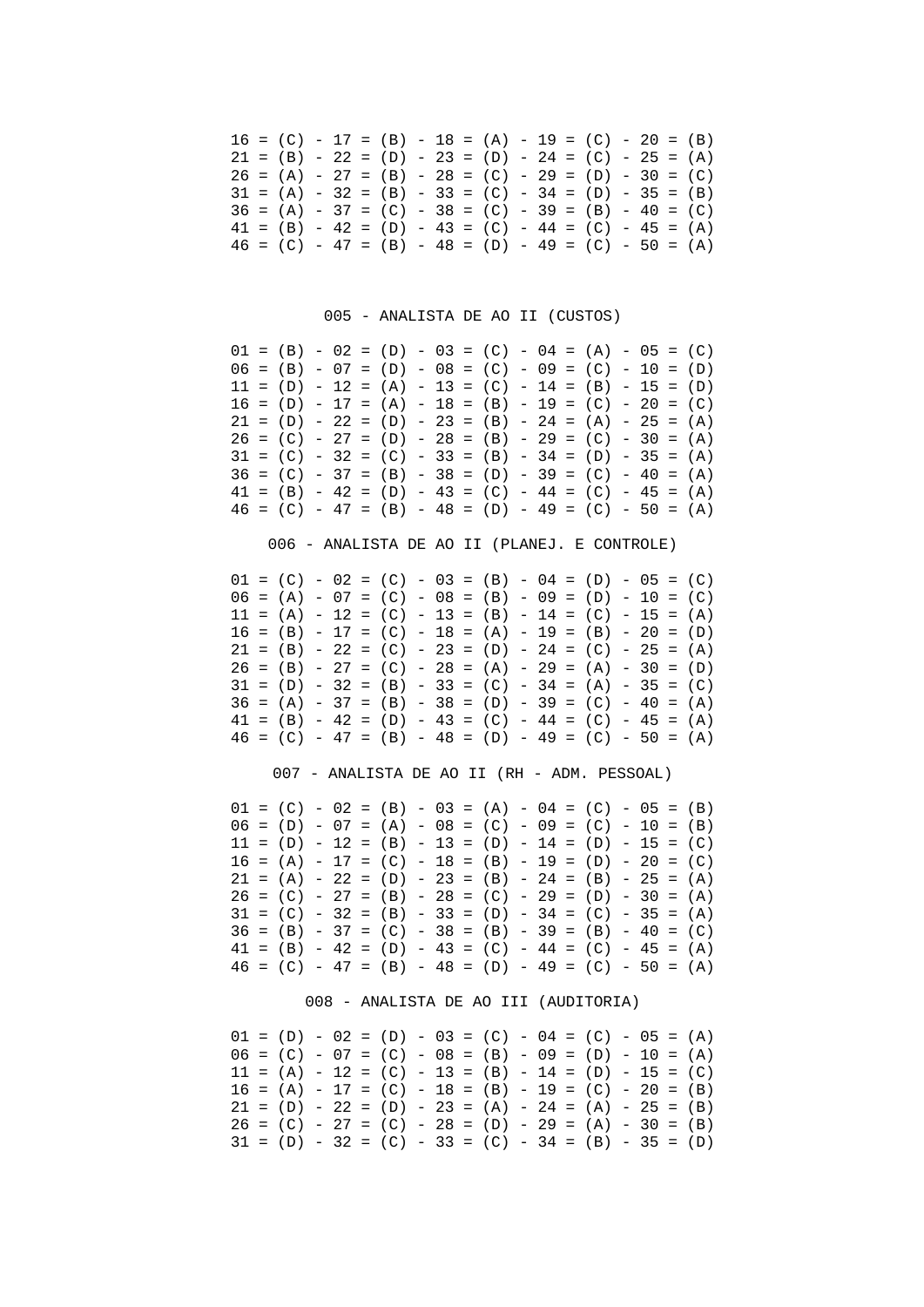$36 = (D) - 37 = (A) - 38 = (C) - 39 = (B) - 40 = (D)$  $41 = (B) - 42 = (D) - 43 = (C) - 44 = (C) - 45 = (A)$  $46 = (C) - 47 = (B) - 48 = (D) - 49 = (C) - 50 = (A)$ 

009 - ANALISTA DE AO III (COMPRAS E CONTRAT.)

 $01 = (C) - 02 = (A) - 03 = (B) - 04 = (C) - 05 = (D)$  $06 = (A) - 07 = (B) - 08 = (B) - 09 = (C) - 10 = (A)$  $11 = (C) - 12 = (D) - 13 = (B) - 14 = (A) - 15 = (C)$  $16 = (D) - 17 = (B) - 18 = (C) - 19 = (A) - 20 = (C)$  $21 = (B) - 22 = (D) - 23 = (D) - 24 = (C) - 25 = (B)$  $26 = (C) - 27 = (A) - 28 = (D) - 29 = (B) - 30 = (C)$  $31 = (C) - 32 = (B) - 33 = (A) - 34 = (A) - 35 = (C)$  $36 = (C) - 37 = (B) - 38 = (C) - 39 = (D) - 40 = (A)$  $41 = (B) - 42 = (D) - 43 = (C) - 44 = (C) - 45 = (A)$  $46 = (C) - 47 = (B) - 48 = (D) - 49 = (C) - 50 = (A)$ 

010 - ANALISTA DE TIC I (ADMINIST. DE DADOS)

 $01 = (B) - 02 = (D) - 03 = (A) - 04 = (C) - 05 = (B)$  $06 = (A) - 07 = (D) - 08 = (D) - 09 = (C) - 10 = (B)$  $11 = (B) - 12 = (A) - 13 = (A) - 14 = (B) - 15 = (D)$  $16 = (C) - 17 = (D) - 18 = (A) - 19 = (B) - 20 = (C)$  $21 = (D) - 22 = (B) - 23 = (C) - 24 = (A) - 25 = (B)$  $26 = (A) - 27 = (B) - 28 = (A) - 29 = (D) - 30 = (C)$  $31 = (A) - 32 = (B) - 33 = (D) - 34 = (D) - 35 = (C)$  $36 = (B) - 37 = (A) - 38 = (C) - 39 = (D) - 40 = (D)$  $41 = (C) - 42 = (A) - 43 = (B) - 44 = (C) - 45 = (A)$  $46 = (A) - 47 = (C) - 48 = (B) - 49 = (D) - 50 = (B)$ 

011 - ANALISTA DE TIC I (COMERCIALIZACAO)

 $01 = (D) - 02 = (A) - 03 = (C) - 04 = (B) - 05 = (C)$  $06 = (A) - 07 = (D) - 08 = (B) - 09 = (C) - 10 = (B)$  $11 = (D) - 12 = (A) - 13 = (B) - 14 = (D) - 15 = (A)$  $16 = (C) - 17 = (B) - 18 = (B) - 19 = (A) - 20 = (D)$  $21 = (D) - 22 = (A) - 23 = (B) - 24 = (D) - 25 = (A)$  $26 = (C) - 27 = (B) - 28 = (D) - 29 = (C) - 30 = (B)$  $31 = (C) - 32 = (C) - 33 = (B) - 34 = (C) - 35 = (B)$  $36 = (A) - 37 = (D) - 38 = (D) - 39 = (C) - 40 = (A)$  $41 = (C) - 42 = (B) - 43 = (D) - 44 = (C) - 45 = (A)$  $46 = (C) - 47 = (B) - 48 = (D) - 49 = (D) - 50 = (A)$ 

012 - ANALISTA DE TIC I (INFORMACOES ESTRAT.)

 $01 = (D) - 02 = (C) - 03 = (A) - 04 = (A) - 05 = (B)$  $06 = (B) - 07 = (D) - 08 = (C) - 09 = (C) - 10 = (D)$  $11 = (A) - 12 = (D) - 13 = (D) - 14 = (B) - 15 = (C)$  $16 = (A) - 17 = (D) - 18 = (C) - 19 = (B) - 20 = (C)$  $21 = (D) - 22 = (A) - 23 = (D) - 24 = (B) - 25 = (C)$  $26 = (A) - 27 = (C) - 28 = (A) - 29 = (B) - 30 = (D)$  $31 = (D) - 32 = (C) - 33 = (B) - 34 = (B) - 35 = (C)$  $36 = (A) - 37 = (D) - 38 = (D) - 39 = (C) - 40 = (A)$  $41 = (C) - 42 = (B) - 43 = (D) - 44 = (C) - 45 = (A)$  $46 = (C) - 47 = (B) - 48 = (D) - 49 = (D) - 50 = (A)$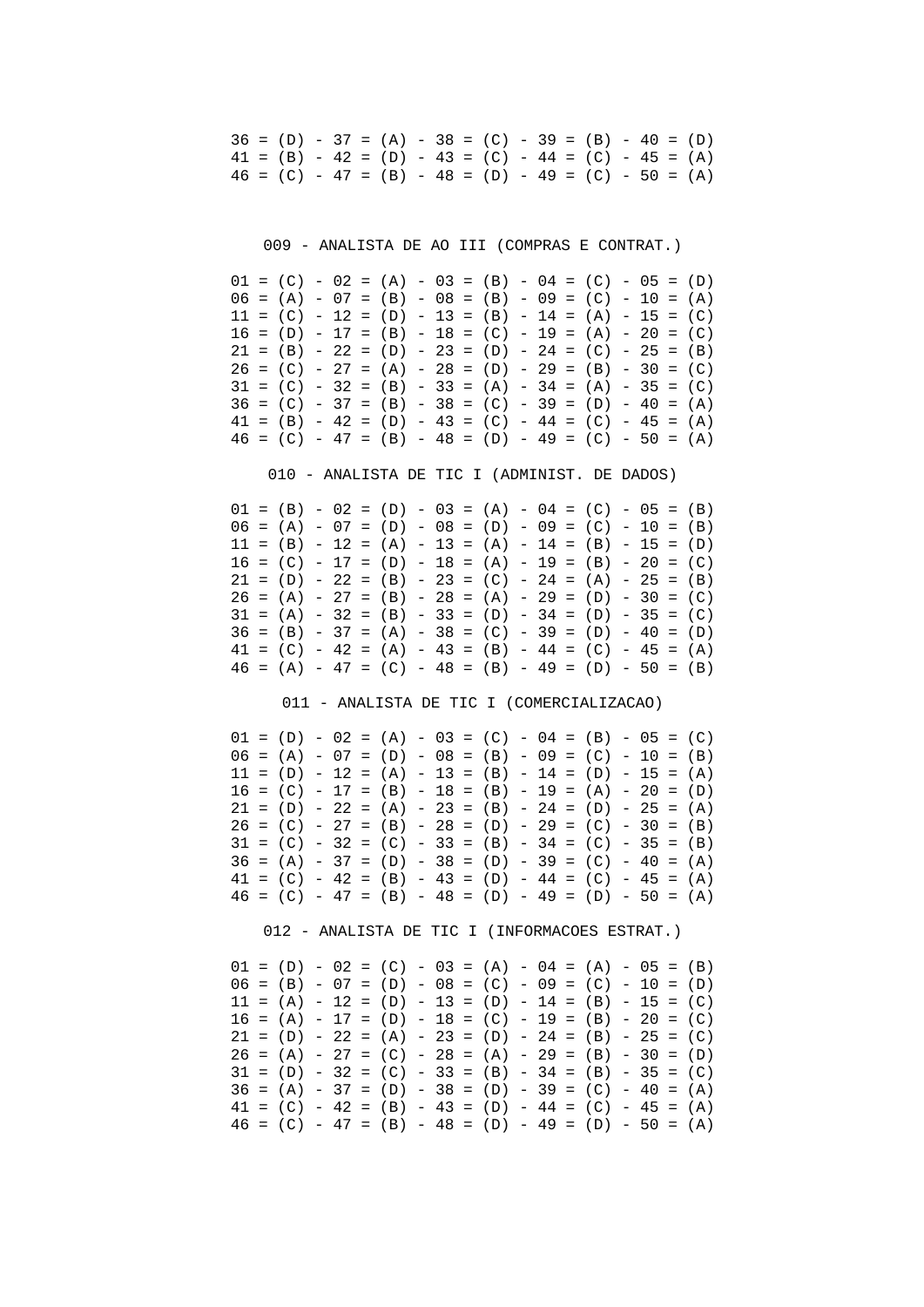013 - ANALISTA DE TIC I (MONIT. E INCIDENTES)

|  |  |  |  |  |  |  | $01 = (C) - 02 = (A) - 03 = (B) - 04 = (B) - 05 = (C)$ |  |  |
|--|--|--|--|--|--|--|--------------------------------------------------------|--|--|
|  |  |  |  |  |  |  | $06 = (D) - 07 = (C) - 08 = (B) - 09 = (D) - 10 = (D)$ |  |  |
|  |  |  |  |  |  |  | $11 = (A) - 12 = (C) - 13 = (B) - 14 = (C) - 15 = (A)$ |  |  |
|  |  |  |  |  |  |  | $16 = (D) - 17 = (D) - 18 = (C) - 19 = (B) - 20 = (C)$ |  |  |
|  |  |  |  |  |  |  | $21 = (B) - 22 = (D) - 23 = (D) - 24 = (B) - 25 = (A)$ |  |  |
|  |  |  |  |  |  |  | $26 = (C) - 27 = (B) - 28 = (B) - 29 = (A) - 30 = (D)$ |  |  |
|  |  |  |  |  |  |  | $31 = (D) - 32 = (A) - 33 = (A) - 34 = (C) - 35 = (B)$ |  |  |
|  |  |  |  |  |  |  | $36 = (D) - 37 = (D) - 38 = (C) - 39 = (D) - 40 = (D)$ |  |  |
|  |  |  |  |  |  |  | $41 = (C) - 42 = (A) - 43 = (B) - 44 = (C) - 45 = (A)$ |  |  |
|  |  |  |  |  |  |  | $46 = (A) - 47 = (C) - 48 = (B) - 49 = (D) - 50 = (B)$ |  |  |

014 - ANALISTA DE TIC I (NEGOCIOS)

 $01 = (B) - 02 = (C) - 03 = (C) - 04 = (A) - 05 = (B)$  $06 = (D) - 07 = (C) - 08 = (B) - 09 = (A) - 10 = (A)$  $11 = (C) - 12 = (B) - 13 = (D) - 14 = (D) - 15 = (C)$  $16 = (A) - 17 = (C) - 18 = (B) - 19 = (D) - 20 = (D)$  $21 = (C) - 22 = (A) - 23 = (D) - 24 = (C) - 25 = (B)$  $26 = (C) - 27 = (D) - 28 = (C) - 29 = (C) - 30 = (A)$  $31 = (B) - 32 = (D) - 33 = (C) - 34 = (C) - 35 = (A)$  $36 = (C) - 37 = (B) - 38 = (D) - 39 = (D) - 40 = (A)$  $41 = (C) - 42 = (D) - 43 = (C) - 44 = (B) - 45 = (C)$  $46 = (A) - 47 = (C) - 48 = (D) - 49 = (A) - 50 = (C)$ 

015 - ANALISTA DE TIC II (ADMINIST. DE DADOS)

 $01 = (D) - 02 = (C) - 03 = (A) - 04 = (B) - 05 = (B)$  $06 = (C) - 07 = (C) - 08 = (A) - 09 = (D) - 10 = (D)$  $11 = (A) - 12 = (B) - 13 = (C) - 14 = (D) - 15 = (C)$  $16 = (A) - 17 = (C) - 18 = (B) - 19 = (C) - 20 = (A)$  $21 = (D) - 22 = (B) - 23 = (C) - 24 = (A) - 25 = (C)$  $26 = (C) - 27 = (B) - 28 = (B) - 29 = (D) - 30 = (C)$  $31 = (A) - 32 = (C) - 33 = (D) - 34 = (B) - 35 = (C)$  $36 = (C) - 37 = (B) - 38 = (C) - 39 = (D) - 40 = (D)$  $41 = (C) - 42 = (A) - 43 = (B) - 44 = (C) - 45 = (A)$  $46 = (A) - 47 = (C) - 48 = (B) - 49 = (D) - 50 = (B)$ 

016 - ANALISTA DE TIC II (ENG CARTOGRAFO)

|  |  |  | $01 = (D) - 02 = (C) - 03 = (A) - 04 = (B) - 05 = (C)$ |  |  |  |  |  |  |
|--|--|--|--------------------------------------------------------|--|--|--|--|--|--|
|  |  |  | $06 = (D) - 07 = (C) - 08 = (B) - 09 = (D) - 10 = (A)$ |  |  |  |  |  |  |
|  |  |  | $11 = (A) - 12 = (C) - 13 = (B) - 14 = (D) - 15 = (C)$ |  |  |  |  |  |  |
|  |  |  | $16 = (A) - 17 = (B) - 18 = (A) - 19 = (D) - 20 = (C)$ |  |  |  |  |  |  |
|  |  |  | $21 = (C) - 22 = (C) - 23 = (B) - 24 = (A) - 25 = (D)$ |  |  |  |  |  |  |
|  |  |  | $26 = (C) - 27 = (B) - 28 = (C) - 29 = (D) - 30 = (D)$ |  |  |  |  |  |  |
|  |  |  | $31 = (C) - 32 = (C) - 33 = (A) - 34 = (B) - 35 = (C)$ |  |  |  |  |  |  |
|  |  |  | $36 = (A) - 37 = (D) - 38 = (D) - 39 = (C) - 40 = (A)$ |  |  |  |  |  |  |
|  |  |  | $41 = (C) - 42 = (B) - 43 = (D) - 44 = (C) - 45 = (A)$ |  |  |  |  |  |  |
|  |  |  | $46 = (C) - 47 = (B) - 48 = (D) - 49 = (D) - 50 = (A)$ |  |  |  |  |  |  |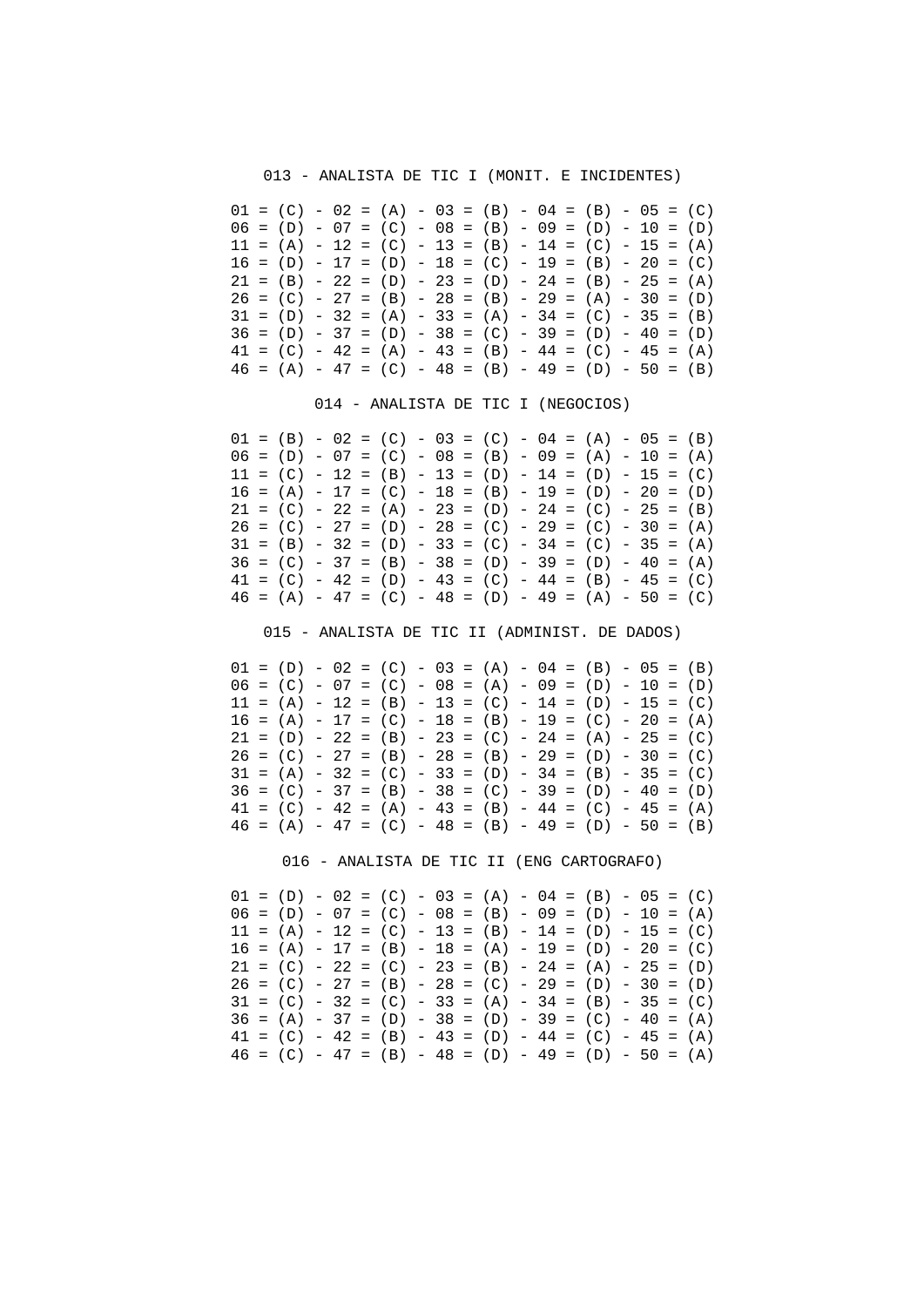#### 017 - ANALISTA DE TIC II (GEOPROCESSAMENTO)

|  |  |  |  |  | $01 = (C) - 02 = (B) - 03 = (D) - 04 = (C) - 05 = (C)$ |  |  |  |  |
|--|--|--|--|--|--------------------------------------------------------|--|--|--|--|
|  |  |  |  |  | $06 = (A) - 07 = (B) - 08 = (D) - 09 = (C) - 10 = (A)$ |  |  |  |  |
|  |  |  |  |  | $11 = (C) - 12 = (B) - 13 = (D) - 14 = (D) - 15 = (A)$ |  |  |  |  |
|  |  |  |  |  | $16 = (A) - 17 = (B) - 18 = (D) - 19 = (D) - 20 = (C)$ |  |  |  |  |
|  |  |  |  |  | $21 = (C) - 22 = (A) - 23 = (C) - 24 = (B) - 25 = (D)$ |  |  |  |  |
|  |  |  |  |  | $26 = (A) - 27 = (B) - 28 = (C) - 29 = (B) - 30 = (D)$ |  |  |  |  |
|  |  |  |  |  | $31 = (C) - 32 = (B) - 33 = (D) - 34 = (D) - 35 = (C)$ |  |  |  |  |
|  |  |  |  |  | $36 = (A) - 37 = (D) - 38 = (D) - 39 = (C) - 40 = (A)$ |  |  |  |  |
|  |  |  |  |  | $41 = (C) - 42 = (B) - 43 = (D) - 44 = (C) - 45 = (A)$ |  |  |  |  |
|  |  |  |  |  | $46 = (C) - 47 = (B) - 48 = (D) - 49 = (D) - 50 = (A)$ |  |  |  |  |

018 - ANALISTA DE TIC II (INFORMACOES ESTRAT.)

 $01 = (D) - 02 = (C) - 03 = (B) - 04 = (A) - 05 = (C)$  $06 = (B) - 07 = (C) - 08 = (C) - 09 = (D) - 10 = (D)$  $11 = (A) - 12 = (D) - 13 = (B) - 14 = (C) - 15 = (C)$  $16 = (A) - 17 = (D) - 18 = (D) - 19 = (B) - 20 = (C)$  $21 = (B) - 22 = (B) - 23 = (C) - 24 = (A) - 25 = (A)$  $26 = (C) - 27 = (D) - 28 = (B) - 29 = (C) - 30 = (A)$  $31 = (B) - 32 = (A) - 33 = (C) - 34 = (D) - 35 = (C)$  $36 = (A) - 37 = (D) - 38 = (D) - 39 = (C) - 40 = (A)$  $41 = (C) - 42 = (B) - 43 = (D) - 44 = (C) - 45 = (A)$  $46 = (C) - 47 = (B) - 48 = (D) - 49 = (D) - 50 = (A)$ 

019 - ANALISTA DE TIC II (NEGOCIOS)

 $01 = (B) - 02 = (D) - 03 = (C) - 04 = (C) - 05 = (A)$  $06 = (B) - 07 = (D) - 08 = (A) - 09 = (C) - 10 = (D)$  $11 = (C) - 12 = (B) - 13 = (A) - 14 = (C) - 15 = (D)$  $16 = (B) - 17 = (C) - 18 = (A) - 19 = (D) - 20 = (D)$  $21 = (A) - 22 = (B) - 23 = (C) - 24 = (D) - 25 = (D)$  $26 = (B) - 27 = (C) - 28 = (D) - 29 = (A) - 30 = (B)$  $31 = (B) - 32 = (D) - 33 = (C) - 34 = (C) - 35 = (A)$  $36 = (C) - 37 = (B) - 38 = (D) - 39 = (D) - 40 = (A)$  $41 = (C) - 42 = (D) - 43 = (C) - 44 = (B) - 45 = (C)$  $46 = (A) - 47 = (C) - 48 = (D) - 49 = (A) - 50 = (C)$ 

020 - ANALISTA DE TIC II (PROGR .NET/VB.NET)

 $01 = (D) - 02 = (C) - 03 = (B) - 04 = (A) - 05 = (A)$  $06 = (C) - 07 = (D) - 08 = (B) - 09 = (C) - 10 = (A)$  $11 = (A) - 12 = (C) - 13 = (D) - 14 = (D) - 15 = (A)$  $16 = (B) - 17 = (D) - 18 = (B) - 19 = (D) - 20 = (A)$  $21 = (C) - 22 = (B) - 23 = (D) - 24 = (C) - 25 = (C)$  $26 = (B) - 27 = (D) - 28 = (A) - 29 = (C) - 30 = (B)$  $31 = (C) - 32 = (A) - 33 = (B) - 34 = (C) - 35 = (C)$  $36 = (D) - 37 = (A) - 38 = (C) - 39 = (D) - 40 = (D)$  $41 = (C) - 42 = (A) - 43 = (B) - 44 = (C) - 45 = (A)$  $46 = (A) - 47 = (C) - 48 = (B) - 49 = (D) - 50 = (B)$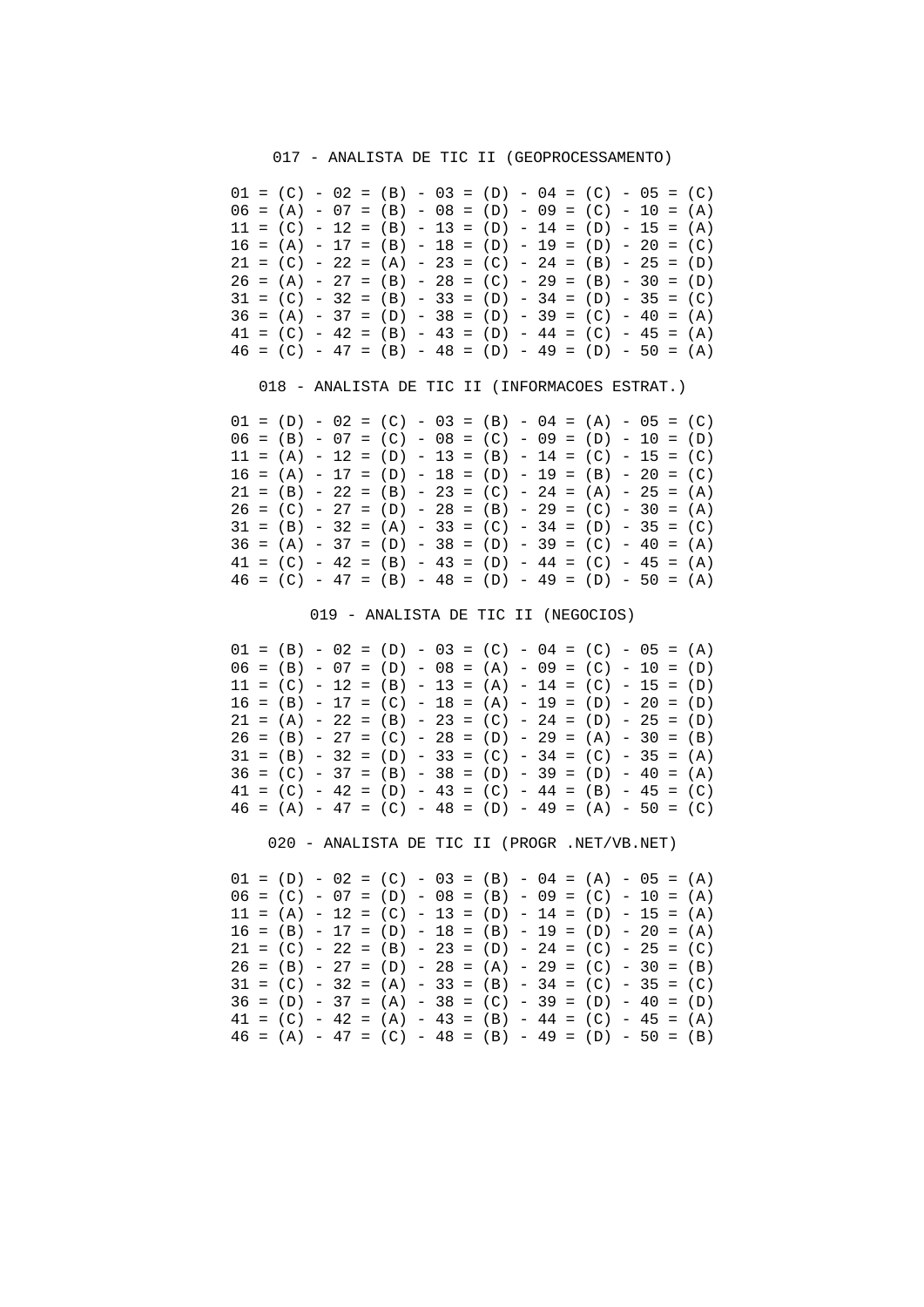021 - ANALISTA DE TIC II (PROGR .NET-ASP3/C#)

|  |  |  |  |  | $01 = (C) - 02 = (D) - 03 = (A) - 04 = (C) - 05 = (B)$ |  |  |  |  |
|--|--|--|--|--|--------------------------------------------------------|--|--|--|--|
|  |  |  |  |  | $06 = (C) - 07 = (D) - 08 = (D) - 09 = (C) - 10 = (A)$ |  |  |  |  |
|  |  |  |  |  | $11 = (B) - 12 = (C) - 13 = (C) - 14 = (A) - 15 = (B)$ |  |  |  |  |
|  |  |  |  |  | $16 = (D) - 17 = (C) - 18 = (A) - 19 = (D) - 20 = (D)$ |  |  |  |  |
|  |  |  |  |  | $21 = (D) - 22 = (C) - 23 = (C) - 24 = (B) - 25 = (D)$ |  |  |  |  |
|  |  |  |  |  | $26 = (A) - 27 = (C) - 28 = (D) - 29 = (D) - 30 = (C)$ |  |  |  |  |
|  |  |  |  |  | $31 = (D) - 32 = (A) - 33 = (B) - 34 = (D) - 35 = (C)$ |  |  |  |  |
|  |  |  |  |  | $36 = (C) - 37 = (A) - 38 = (C) - 39 = (D) - 40 = (D)$ |  |  |  |  |
|  |  |  |  |  | $41 = (C) - 42 = (A) - 43 = (B) - 44 = (C) - 45 = (A)$ |  |  |  |  |
|  |  |  |  |  | $46 = (A) - 47 = (C) - 48 = (B) - 49 = (D) - 50 = (B)$ |  |  |  |  |

022 - ANALISTA DE TIC II (PROGRAMACAO C++)

 $01 = (C) - 02 = (B) - 03 = (D) - 04 = (C) - 05 = (A)$  $06 = (C) - 07 = (B) - 08 = (D) - 09 = (C) - 10 = (A)$  $11 = (C) - 12 = (C) - 13 = (B) - 14 = (D) - 15 = (A)$  $16 = (C) - 17 = (B) - 18 = (D) - 19 = (C) - 20 = (B)$  $21 = (C) - 22 = (A) - 23 = (C) - 24 = (B) - 25 = (C)$  $26 = (D) - 27 = (C) - 28 = (B) - 29 = (C) - 30 = (D)$  $31 = (C) - 32 = (B) - 33 = (C) - 34 = (A) - 35 = (B)$  $36 = (C) - 37 = (D) - 38 = (C) - 39 = (D) - 40 = (D)$  $41 = (C) - 42 = (A) - 43 = (B) - 44 = (C) - 45 = (A)$  $46 = (A) - 47 = (C) - 48 = (B) - 49 = (D) - 50 = (B)$ 

023 - ANALISTA DE TIC II (PROGRAMACAO VISUAL)

 $01 = (C) - 02 = (B) - 03 = (D) - 04 = (D) - 05 = (A)$  $06 = (B) - 07 = (C) - 08 = (D) - 09 = (C) - 10 = (A)$  $11 = (B) - 12 = (A) - 13 = (D) - 14 = (C) - 15 = (B)$  $16 = (C) - 17 = (D) - 18 = (B) - 19 = (A) - 20 = (C)$  $21 = (C) - 22 = (B) - 23 = (A) - 24 = (B) - 25 = (B)$  $26 = (C) - 27 = (B) - 28 = (D) - 29 = (A) - 30 = (C)$  $31 = (C) - 32 = (B) - 33 = (D) - 34 = (D) - 35 = (A)$  $36 = (A) - 37 = (B) - 38 = (C) - 39 = (D) - 40 = (D)$  $41 = (C) - 42 = (A) - 43 = (B) - 44 = (C) - 45 = (A)$  $46 = (A) - 47 = (C) - 48 = (B) - 49 = (D) - 50 = (B)$ 

024 - ANALISTA DE TIC II (PROJETOS)

|  | $01 = (D) - 02 = (C) - 03 = (C) - 04 = (B) - 05 = (D)$ |  |  |  |  |  |                                                        |  |  |
|--|--------------------------------------------------------|--|--|--|--|--|--------------------------------------------------------|--|--|
|  | $06 = (A) - 07 = (A) - 08 = (C) - 09 = (B) - 10 = (B)$ |  |  |  |  |  |                                                        |  |  |
|  | $11 = (D) - 12 = (D) - 13 = (C) - 14 = (A) - 15 = (B)$ |  |  |  |  |  |                                                        |  |  |
|  | $16 = (A) - 17 = (C) - 18 = (B) - 19 = (A) - 20 = (C)$ |  |  |  |  |  |                                                        |  |  |
|  | $21 = (B) - 22 = (D) - 23 = (A) - 24 = (B) - 25 = (D)$ |  |  |  |  |  |                                                        |  |  |
|  |                                                        |  |  |  |  |  | $26 = (D) - 27 = (C) - 28 = (B) - 29 = (A) - 30 = (C)$ |  |  |
|  |                                                        |  |  |  |  |  |                                                        |  |  |
|  | $31 = (B) - 32 = (D) - 33 = (C) - 34 = (A) - 35 = (C)$ |  |  |  |  |  |                                                        |  |  |
|  | $36 = (A) - 37 = (D) - 38 = (D) - 39 = (C) - 40 = (A)$ |  |  |  |  |  |                                                        |  |  |
|  | $41 = (C) - 42 = (B) - 43 = (D) - 44 = (C) - 45 = (A)$ |  |  |  |  |  |                                                        |  |  |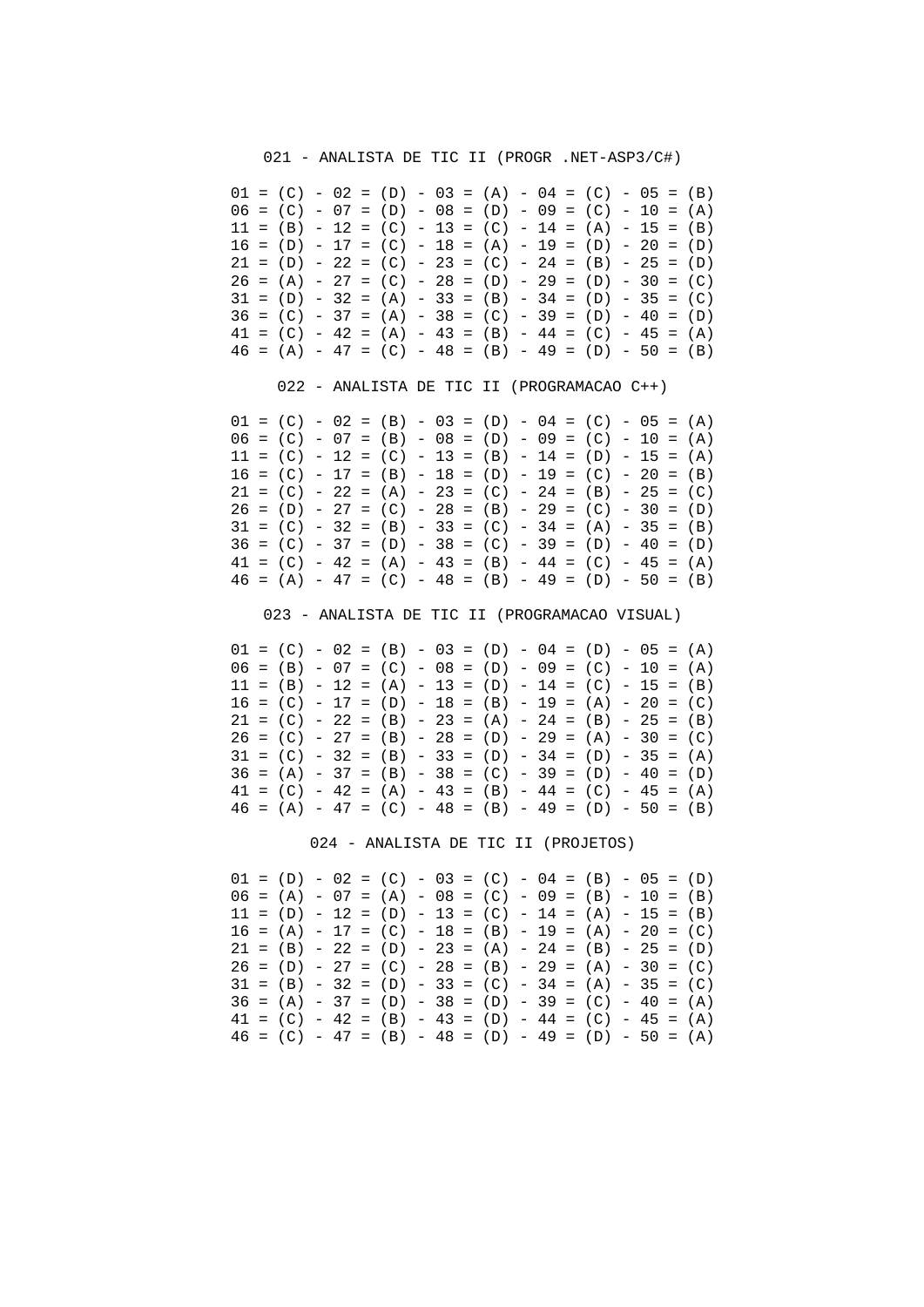#### 025 - ANALISTA DE TIC II (QUALIDADE)

|  |  |  | $01 = (D) - 02 = (C) - 03 = (B) - 04 = (C) - 05 = (A)$ |  |  |  |  |  |  |
|--|--|--|--------------------------------------------------------|--|--|--|--|--|--|
|  |  |  | $06 = (C) - 07 = (B) - 08 = (D) - 09 = (D) - 10 = (C)$ |  |  |  |  |  |  |
|  |  |  | $11 = (A) - 12 = (C) - 13 = (B) - 14 = (C) - 15 = (D)$ |  |  |  |  |  |  |
|  |  |  | $16 = (A) - 17 = (C) - 18 = (B) - 19 = (D) - 20 = (D)$ |  |  |  |  |  |  |
|  |  |  | $21 = (B) - 22 = (C) - 23 = (A) - 24 = (A) - 25 = (C)$ |  |  |  |  |  |  |
|  |  |  | $26 = (B) - 27 = (D) - 28 = (C) - 29 = (A) - 30 = (B)$ |  |  |  |  |  |  |
|  |  |  | $31 = (B) - 32 = (C) - 33 = (A) - 34 = (D) - 35 = (D)$ |  |  |  |  |  |  |
|  |  |  | $36 = (B) - 37 = (A) - 38 = (C) - 39 = (D) - 40 = (D)$ |  |  |  |  |  |  |
|  |  |  | $41 = (C) - 42 = (A) - 43 = (B) - 44 = (C) - 45 = (A)$ |  |  |  |  |  |  |
|  |  |  | $46 = (A) - 47 = (C) - 48 = (B) - 49 = (D) - 50 = (B)$ |  |  |  |  |  |  |

026 - ANALISTA DE TIC II (SEG. DA INFORMACAO)

 $01 = (D) - 02 = (A) - 03 = (C) - 04 = (B) - 05 = (D)$  $06 = (C) - 07 = (C) - 08 = (B) - 09 = (D) - 10 = (A)$  $11 = (C) - 12 = (B) - 13 = (D) - 14 = (B) - 15 = (D)$  $16 = (D) - 17 = (A) - 18 = (C) - 19 = (C) - 20 = (D)$  $21 = (D) - 22 = (B) - 23 = (C) - 24 = (B) - 25 = (A)$  $26 = (B) - 27 = (C) - 28 = (D) - 29 = (C) - 30 = (B)$  $31 = (D) - 32 = (C) - 33 = (B) - 34 = (D) - 35 = (A)$  $36 = (C) - 37 = (B) - 38 = (C) - 39 = (D) - 40 = (D)$  $41 = (C) - 42 = (A) - 43 = (B) - 44 = (C) - 45 = (A)$  $46 = (A) - 47 = (C) - 48 = (B) - 49 = (D) - 50 = (B)$ 

027 - ANALISTA DE TIC II (SIS.COBOL/DB2 E IMS)

 $01 = (C) - 02 = (B) - 03 = (D) - 04 = (C) - 05 = (A)$  $06 = (C) - 07 = (B) - 08 = (D) - 09 = (C) - 10 = (C)$  $11 = (A) - 12 = (B) - 13 = (C) - 14 = (D) - 15 = (C)$  $16 = (B) - 17 = (D) - 18 = (C) - 19 = (C) - 20 = (A)$  $21 = (B) - 22 = (C) - 23 = (D) - 24 = (B) - 25 = (A)$  $26 = (C) - 27 = (A) - 28 = (B) - 29 = (C) - 30 = (C)$  $31 = (C) - 32 = (B) - 33 = (C) - 34 = (D) - 35 = (C)$  $36 = (A) - 37 = (B) - 38 = (C) - 39 = (D) - 40 = (D)$  $41 = (C) - 42 = (A) - 43 = (B) - 44 = (C) - 45 = (A)$  $46 = (A) - 47 = (C) - 48 = (B) - 49 = (D) - 50 = (B)$ 

028 - ANALISTA DE TIC II (SISTEMAS JAVA/PHP)

 $01 = (C) - 02 = (B) - 03 = (D) - 04 = (A) - 05 = (B)$  $06 = (C) - 07 = (C) - 08 = (B) - 09 = (D) - 10 = (A)$  $11 = (B) - 12 = (C) - 13 = (A) - 14 = (B) - 15 = (D)$  $16 = (A) - 17 = (C) - 18 = (B) - 19 = (B) - 20 = (D)$  $21 = (A) - 22 = (C) - 23 = (B) - 24 = (C) - 25 = (A)$  $26 = (C) - 27 = (D) - 28 = (C) - 29 = (A) - 30 = (B)$  $31 = (C) - 32 = (D) - 33 = (C) - 34 = (B) - 35 = (A)$  $36 = (D) - 37 = (D) - 38 = (C) - 39 = (D) - 40 = (D)$  $41 = (C) - 42 = (A) - 43 = (B) - 44 = (C) - 45 = (A)$  $46 = (A) - 47 = (C) - 48 = (B) - 49 = (D) - 50 = (B)$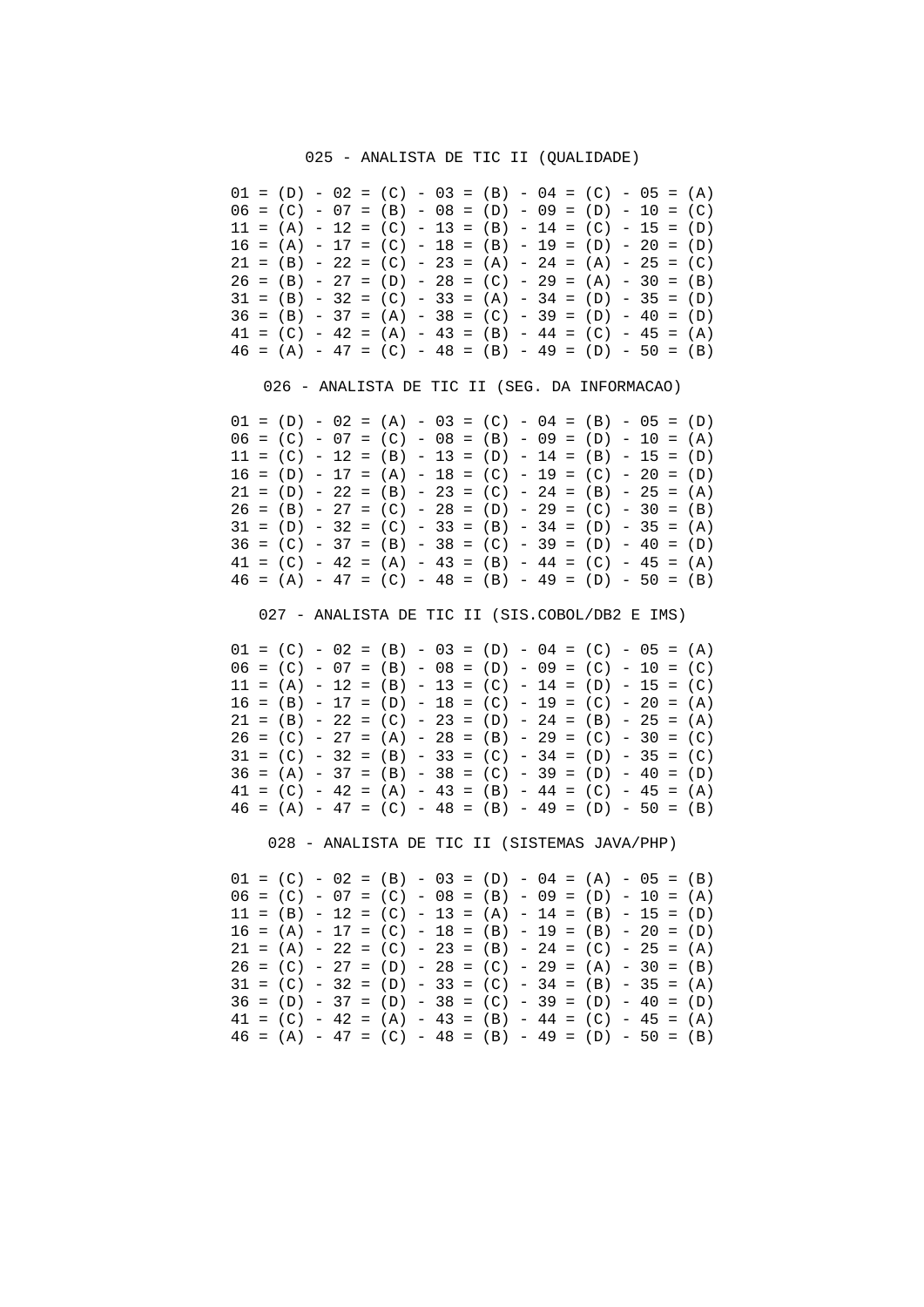029 - ANALISTA DE TIC II (SUP E CONS A PROJ)

|  |  |  | $01 = (C) - 02 = (B) - 03 = (D) - 04 = (A) - 05 = (C)$ |  |  |  |  |  |  |
|--|--|--|--------------------------------------------------------|--|--|--|--|--|--|
|  |  |  | $06 = (B) - 07 = (C) - 08 = (D) - 09 = (B) - 10 = (B)$ |  |  |  |  |  |  |
|  |  |  | $11 = (A) - 12 = (C) - 13 = (A) - 14 = (D) - 15 = (B)$ |  |  |  |  |  |  |
|  |  |  | $16 = (C) - 17 = (A) - 18 = (B) - 19 = (C) - 20 = (D)$ |  |  |  |  |  |  |
|  |  |  | $21 = (C) - 22 = (B) - 23 = (C) - 24 = (A) - 25 = (B)$ |  |  |  |  |  |  |
|  |  |  | $26 = (B) - 27 = (C) - 28 = (A) - 29 = (A) - 30 = (C)$ |  |  |  |  |  |  |
|  |  |  | $31 = (B) - 32 = (C) - 33 = (D) - 34 = (D) - 35 = (C)$ |  |  |  |  |  |  |
|  |  |  | $36 = (A) - 37 = (D) - 38 = (D) - 39 = (C) - 40 = (A)$ |  |  |  |  |  |  |
|  |  |  | $41 = (C) - 42 = (B) - 43 = (D) - 44 = (C) - 45 = (A)$ |  |  |  |  |  |  |
|  |  |  | $46 = (C) - 47 = (B) - 48 = (D) - 49 = (D) - 50 = (A)$ |  |  |  |  |  |  |

030 - ANALISTA DE TIC II (TELECOM. E REDE)

 $01 = (D) - 02 = (C) - 03 = (B) - 04 = (B) - 05 = (A)$  $06 = (C) - 07 = (A) - 08 = (D) - 09 = (B) - 10 = (C)$  $11 = (A) - 12 = (C) - 13 = (B) - 14 = (D) - 15 = (D)$  $16 = (A) - 17 = (B) - 18 = (D) - 19 = (C) - 20 = (C)$  $21 = (A) - 22 = (B) - 23 = (D) - 24 = (C) - 25 = (C)$  $26 = (C) - 27 = (A) - 28 = (B) - 29 = (D) - 30 = (D)$  $31 = (C) - 32 = (B) - 33 = (C) - 34 = (A) - 35 = (C)$  $36 = (B) - 37 = (D) - 38 = (C) - 39 = (D) - 40 = (D)$  $41 = (C) - 42 = (A) - 43 = (B) - 44 = (C) - 45 = (A)$  $46 = (A) - 47 = (C) - 48 = (B) - 49 = (D) - 50 = (B)$ 

031 - ANALISTA DE TIC III (ARQUITETO .NET)

 $01 = (C) - 02 = (B) - 03 = (D) - 04 = (D) - 05 = (A)$  $06 = (C) - 07 = (B) - 08 = (C) - 09 = (A) - 10 = (A)$  $11 = (C) - 12 = (C) - 13 = (D) - 14 = (C) - 15 = (B)$  $16 = (D) - 17 = (D) - 18 = (A) - 19 = (C) - 20 = (B)$  $21 = (D) - 22 = (D) - 23 = (B) - 24 = (B) - 25 = (A)$  $26 = (C) - 27 = (C) - 28 = (B) - 29 = (D) - 30 = (C)$  $31 = (B) - 32 = (D) - 33 = (C) - 34 = (B) - 35 = (A)$  $36 = (C) - 37 = (A) - 38 = (C) - 39 = (D) - 40 = (D)$  $41 = (C) - 42 = (A) - 43 = (B) - 44 = (C) - 45 = (A)$  $46 = (A) - 47 = (C) - 48 = (B) - 49 = (D) - 50 = (B)$ 

032 - ANALISTA DE TIC III (ARQUITETO JAVA)

 $01 = (B) - 02 = (C) - 03 = (A) - 04 = (A) - 05 = (D)$  $06 = (B) - 07 = (A) - 08 = (C) - 09 = (C) - 10 = (B)$  $11 = (A) - 12 = (D) - 13 = (C) - 14 = (B) - 15 = (D)$  $16 = (A) - 17 = (C) - 18 = (B) - 19 = (D) - 20 = (C)$  $21 = (A) - 22 = (B) - 23 = (C) - 24 = (D) - 25 = (C)$  $26 = (C) - 27 = (B) - 28 = (D) - 29 = (A) - 30 = (C)$  $31 = (B) - 32 = (C) - 33 = (D) - 34 = (B) - 35 = (C)$  $36 = (C) - 37 = (A) - 38 = (C) - 39 = (D) - 40 = (D)$  $41 = (C) - 42 = (A) - 43 = (B) - 44 = (C) - 45 = (A)$  $46 = (A) - 47 = (C) - 48 = (B) - 49 = (D) - 50 = (B)$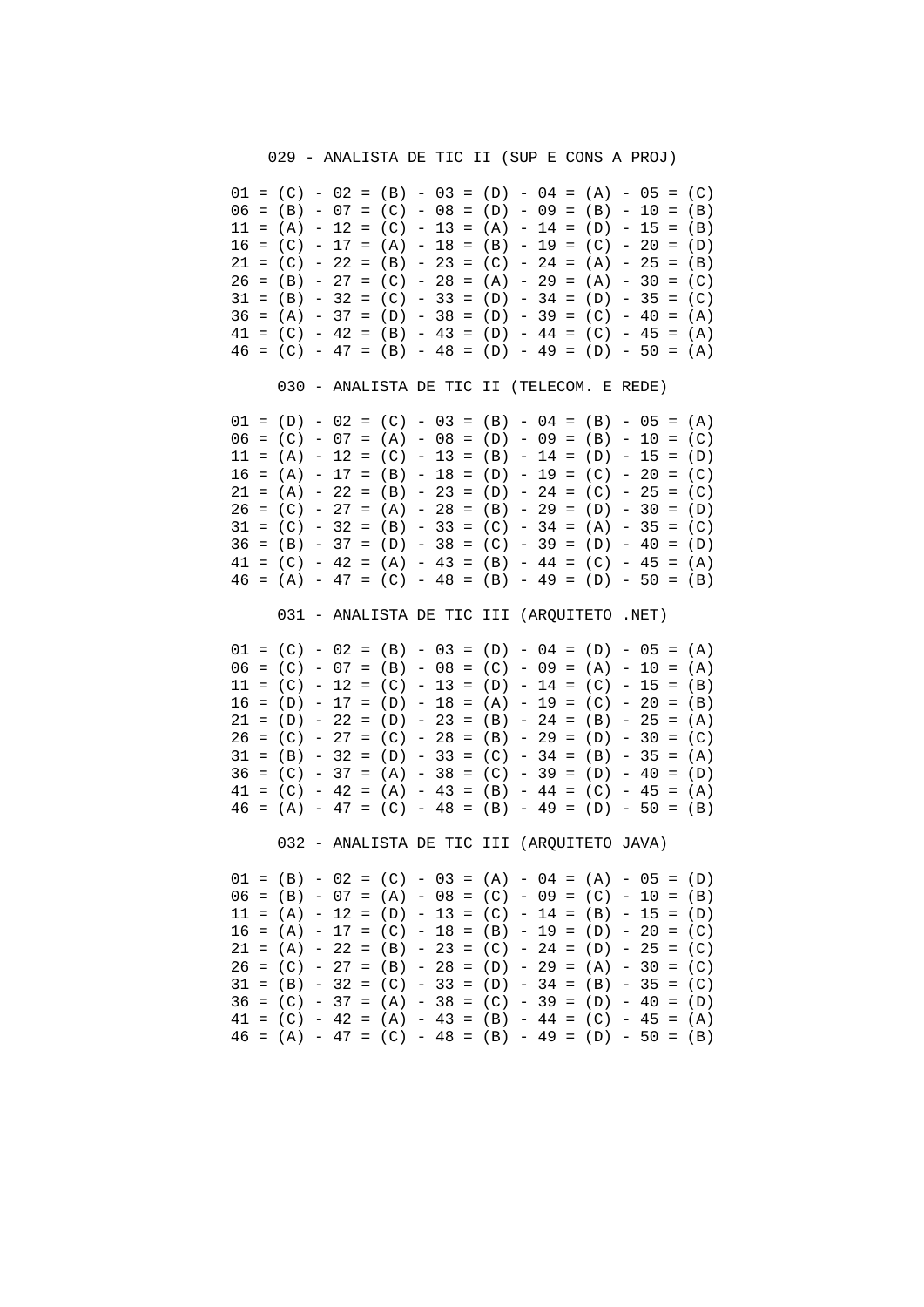### 033 - ANALISTA DE TIC III (ESTATISTICO)

|  |  |  |  |  | $01 = (C) - 02 = (D) - 03 = (A) - 04 = (B) - 05 = (C)$ |  |  |  |  |
|--|--|--|--|--|--------------------------------------------------------|--|--|--|--|
|  |  |  |  |  | $06 = (C) - 07 = (B) - 08 = (B) - 09 = (D) - 10 = (A)$ |  |  |  |  |
|  |  |  |  |  | $11 = (A) - 12 = (C) - 13 = (D) - 14 = (B) - 15 = (C)$ |  |  |  |  |
|  |  |  |  |  | $16 = (A) - 17 = (D) - 18 = (B) - 19 = (C) - 20 = (C)$ |  |  |  |  |
|  |  |  |  |  | $21 = (C) - 22 = (B) - 23 = (D) - 24 = (D) - 25 = (A)$ |  |  |  |  |
|  |  |  |  |  | $26 = (D) - 27 = (C) - 28 = (D) - 29 = (B) - 30 = (C)$ |  |  |  |  |
|  |  |  |  |  | $31 = (A) - 32 = (D) - 33 = (C) - 34 = (B) - 35 = (A)$ |  |  |  |  |
|  |  |  |  |  | $36 = (A) - 37 = (D) - 38 = (D) - 39 = (C) - 40 = (A)$ |  |  |  |  |
|  |  |  |  |  | $41 = (C) - 42 = (B) - 43 = (D) - 44 = (C) - 45 = (A)$ |  |  |  |  |
|  |  |  |  |  | $46 = (C) - 47 = (B) - 48 = (D) - 49 = (D) - 50 = (A)$ |  |  |  |  |

034 - ANALISTA DE TIC III (GEOPROCESSAMENTO)

 $01 = (C) - 02 = (A) - 03 = (B) - 04 = (D) - 05 = (D)$  $06 = (C) - 07 = (B) - 08 = (B) - 09 = (C) - 10 = (B)$  $11 = (A) - 12 = (D) - 13 = (C) - 14 = (B) - 15 = (C)$  $16 = (D) - 17 = (B) - 18 = (A) - 19 = (A) - 20 = (C)$  $21 = (C) - 22 = (B) - 23 = (D) - 24 = (A) - 25 = (A)$  $26 = (B) - 27 = (C) - 28 = (D) - 29 = (C) - 30 = (A)$  $31 = (C) - 32 = (B) - 33 = (C) - 34 = (B) - 35 = (B)$  $36 = (A) - 37 = (D) - 38 = (D) - 39 = (C) - 40 = (A)$  $41 = (C) - 42 = (B) - 43 = (D) - 44 = (C) - 45 = (A)$  $46 = (C) - 47 = (B) - 48 = (D) - 49 = (D) - 50 = (A)$ 

035 - ANALISTA DE TIC III (INFORMACOES ESTRAT)

 $01 = (D) - 02 = (C) - 03 = (B) - 04 = (A) - 05 = (C)$  $06 = (C) - 07 = (B) - 08 = (A) - 09 = (D) - 10 = (D)$  $11 = (C) - 12 = (B) - 13 = (D) - 14 = (C) - 15 = (A)$  $16 = (D) - 17 = (B) - 18 = (B) - 19 = (A) - 20 = (C)$  $21 = (D) - 22 = (C) - 23 = (B) - 24 = (C) - 25 = (D)$  $26 = (A) - 27 = (C) - 28 = (C) - 29 = (B) - 30 = (C)$  $31 = (D) - 32 = (D) - 33 = (A) - 34 = (D) - 35 = (C)$  $36 = (A) - 37 = (D) - 38 = (D) - 39 = (C) - 40 = (A)$  $41 = (C) - 42 = (B) - 43 = (D) - 44 = (C) - 45 = (A)$  $46 = (C) - 47 = (B) - 48 = (D) - 49 = (D) - 50 = (A)$ 

036 - ANALISTA DE TIC III (PROGR .NET/VB.NET)

 $01 = (D) - 02 = (C) - 03 = (A) - 04 = (B) - 05 = (B)$  $06 = (C) - 07 = (B) - 08 = (D) - 09 = (B) - 10 = (A)$  $11 = (C) - 12 = (B) - 13 = (A) - 14 = (B) - 15 = (D)$  $16 = (C) - 17 = (A) - 18 = (C) - 19 = (D) - 20 = (D)$  $21 = (C) - 22 = (B) - 23 = (A) - 24 = (D) - 25 = (D)$  $26 = (A) - 27 = (C) - 28 = (B) - 29 = (D) - 30 = (A)$  $31 = (C) - 32 = (B) - 33 = (D) - 34 = (D) - 35 = (C)$  $36 = (B) - 37 = (B) - 38 = (C) - 39 = (D) - 40 = (D)$  $41 = (C) - 42 = (A) - 43 = (B) - 44 = (C) - 45 = (A)$  $46 = (A) - 47 = (C) - 48 = (B) - 49 = (D) - 50 = (B)$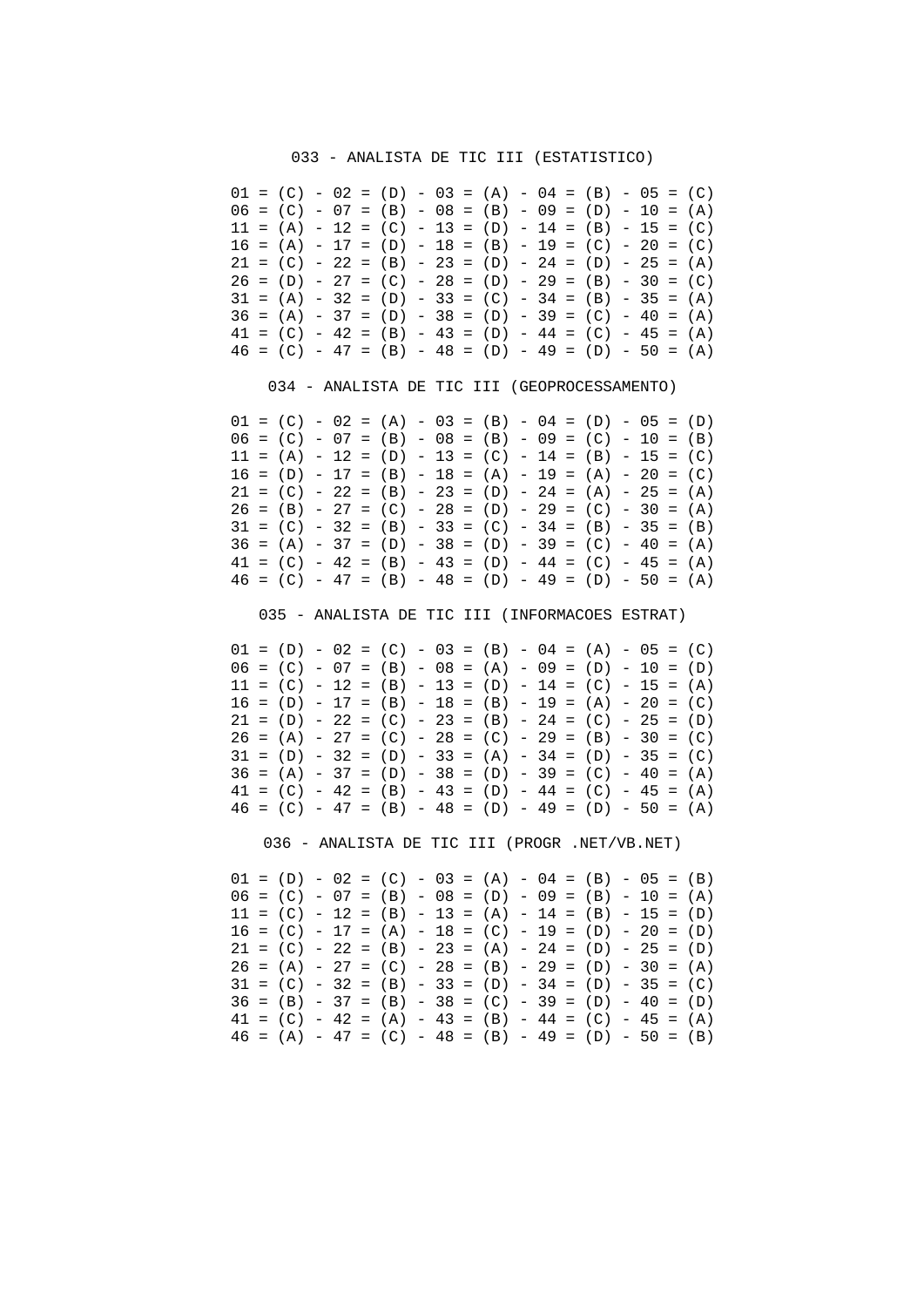037 - ANALISTA DE TIC III (PROG COBOL/DB2/IMS)

 $01 = (B) - 02 = (C) - 03 = (A) - 04 = (D) - 05 = (C)$  $06 = (B) - 07 = (D) - 08 = (B) - 09 = (A) - 10 = (C)$  $11 = (D) - 12 = (C) - 13 = (B) - 14 = (C) - 15 = (B)$  $16 = (C) - 17 = (D) - 18 = (C) - 19 = (A) - 20 = (B)$  $21 = (C) - 22 = (A) - 23 = (B) - 24 = (D) - 25 = (C)$  $26 = (A) - 27 = (C) - 28 = (D) - 29 = (D) - 30 = (C)$  $31 = (B) - 32 = (A) - 33 = (C) - 34 = (B) - 35 = (C)$  $36 = (A) - 37 = (C) - 38 = (C) - 39 = (D) - 40 = (D)$  $41 = (C) - 42 = (A) - 43 = (B) - 44 = (C) - 45 = (A)$  $46 = (A) - 47 = (C) - 48 = (B) - 49 = (D) - 50 = (B)$ 

038 - ANALISTA DE TIC III (PROGRAMACAO JAVA)

 $01 = (C) - 02 = (D) - 03 = (D) - 04 = (A) - 05 = (B)$  $06 = (C) - 07 = (A) - 08 = (C) - 09 = (C) - 10 = (B)$  $11 = (B) - 12 = (A) - 13 = (D) - 14 = (C) - 15 = (B)$  $16 = (C) - 17 = (B) - 18 = (D) - 19 = (C) - 20 = (C)$  $21 = (B) - 22 = (D) - 23 = (D) - 24 = (A) - 25 = (B)$  $26 = (C) - 27 = (D) - 28 = (B) - 29 = (A) - 30 = (C)$  $31 = (A) - 32 = (B) - 33 = (D) - 34 = (C) - 35 = (A)$  $36 = (B) - 37 = (D) - 38 = (C) - 39 = (D) - 40 = (D)$  $41 = (C) - 42 = (A) - 43 = (B) - 44 = (C) - 45 = (A)$  $46 = (A) - 47 = (C) - 48 = (B) - 49 = (D) - 50 = (B)$ 

039 - ANALISTA DE TIC III (PROGRAMACAO VISUAL)

 $01 = (B) - 02 = (C) - 03 = (C) - 04 = (D) - 05 = (A)$  $06 = (B) - 07 = (D) - 08 = (C) - 09 = (A) - 10 = (A)$  $11 = (C) - 12 = (D) - 13 = (C) - 14 = (C) - 15 = (C)$  $16 = (D) - 17 = (C) - 18 = (A) - 19 = (A) - 20 = (B)$  $21 = (D) - 22 = (C) - 23 = (B) - 24 = (B) - 25 = (D)$  $26 = (C) - 27 = (A) - 28 = (B) - 29 = (D) - 30 = (C)$  $31 = (B) - 32 = (C) - 33 = (D) - 34 = (A) - 35 = (B)$  $36 = (B) - 37 = (C) - 38 = (C) - 39 = (D) - 40 = (D)$  $41 = (C) - 42 = (A) - 43 = (B) - 44 = (C) - 45 = (A)$  $46 = (A) - 47 = (C) - 48 = (B) - 49 = (D) - 50 = (B)$ 

040 - ANALISTA DE TIC III (PROJETOS)

 $01 = (B) - 02 = (D) - 03 = (C) - 04 = (C) - 05 = (A)$  $06 = (A) - 07 = (B) - 08 = (C) - 09 = (D) - 10 = (C)$  $11 = (A) - 12 = (B) - 13 = (D) - 14 = (B) - 15 = (C)$  $16 = (A) - 17 = (B) - 18 = (C) - 19 = (A) - 20 = (B)$  $21 = (C) - 22 = (C) - 23 = (D) - 24 = (B) - 25 = (C)$  $26 = (B) - 27 = (D) - 28 = (D) - 29 = (C) - 30 = (B)$  $31 = (C) - 32 = (D) - 33 = (D) - 34 = (B) - 35 = (C)$  $36 = (A) - 37 = (D) - 38 = (D) - 39 = (C) - 40 = (A)$  $41 = (C) - 42 = (B) - 43 = (D) - 44 = (C) - 45 = (A)$  $46 = (C) - 47 = (B) - 48 = (D) - 49 = (D) - 50 = (A)$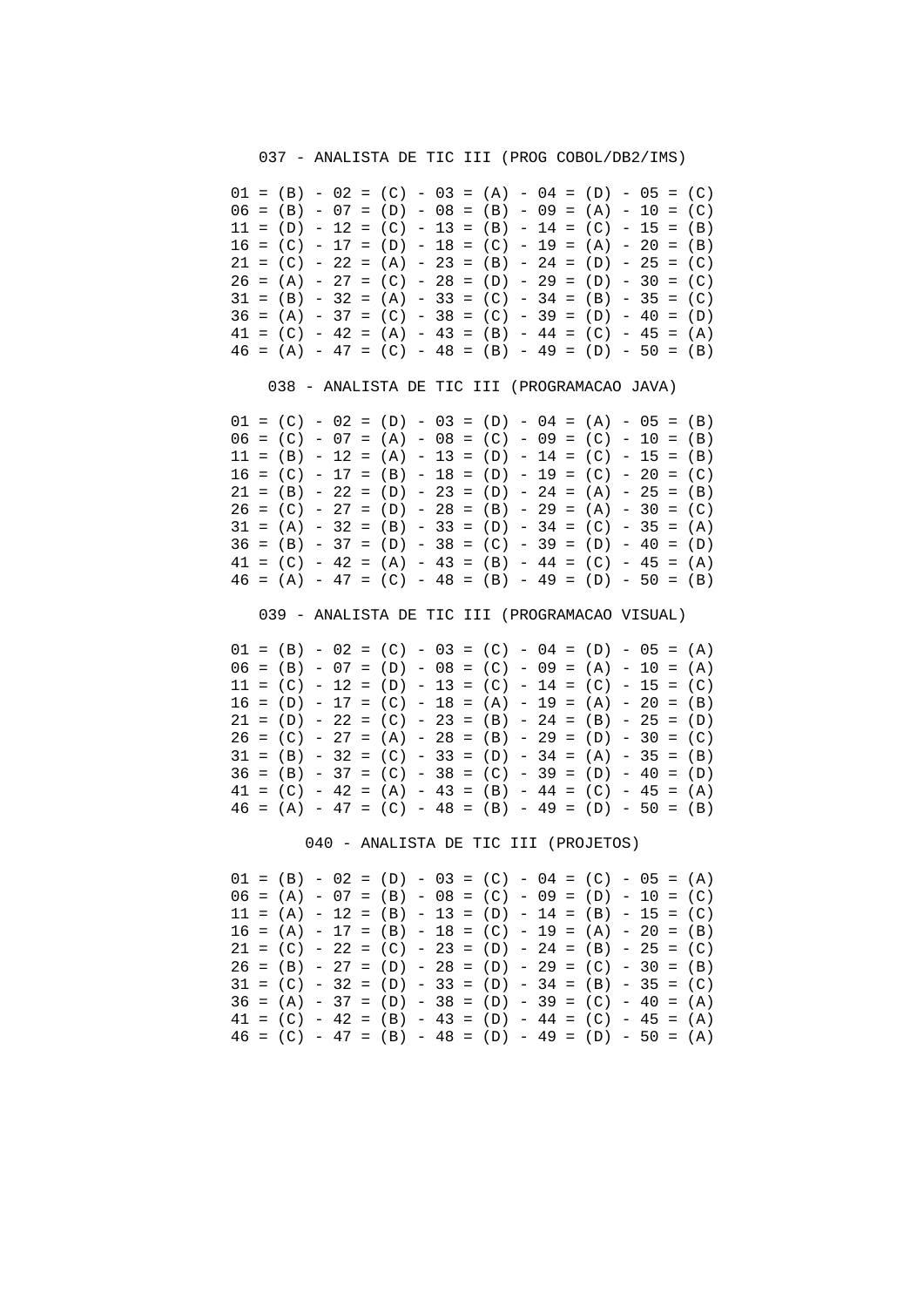041 - ANALISTA DE TIC III (SEG. DA INFORMACAO)

 $01 = (B) - 02 = (C) - 03 = (D) - 04 = (C) - 05 = (B)$  $06 = (A) - 07 = (B) - 08 = (B) - 09 = (D) - 10 = (C)$  $11 = (A) - 12 = (B) - 13 = (C) - 14 = (D) - 15 = (C)$  $16 = (B) - 17 = (A) - 18 = (C) - 19 = (C) - 20 = (B)$  $21 = (A) - 22 = (B) - 23 = (D) - 24 = (C) - 25 = (B)$  $26 = (C) - 27 = (B) - 28 = (B) - 29 = (A) - 30 = (C)$  $31 = (D) - 32 = (C) - 33 = (B) - 34 = (C) - 35 = (C)$  $36 = (D) - 37 = (A) - 38 = (C) - 39 = (D) - 40 = (D)$  $41 = (C) - 42 = (A) - 43 = (B) - 44 = (C) - 45 = (A)$  $46 = (A) - 47 = (C) - 48 = (B) - 49 = (D) - 50 = (B)$ 

042 - ANALISTA DE TIC III (SISTEMAS .NET)

 $01 = (D) - 02 = (C) - 03 = (A) - 04 = (B) - 05 = (D)$  $06 = (C) - 07 = (A) - 08 = (C) - 09 = (B) - 10 = (D)$  $11 = (C) - 12 = (B) - 13 = (C) - 14 = (A) - 15 = (B)$  $16 = (D) - 17 = (C) - 18 = (A) - 19 = (D) - 20 = (D)$  $21 = (C) - 22 = (B) - 23 = (A) - 24 = (A) - 25 = (B)$  $26 = (C) - 27 = (D) - 28 = (A) - 29 = (C) - 30 = (B)$  $31 = (A) - 32 = (D) - 33 = (C) - 34 = (C) - 35 = (B)$  $36 = (A) - 37 = (D) - 38 = (C) - 39 = (D) - 40 = (D)$  $41 = (C) - 42 = (A) - 43 = (B) - 44 = (C) - 45 = (A)$  $46 = (A) - 47 = (C) - 48 = (B) - 49 = (D) - 50 = (B)$ 

043 - ANALISTA DE TIC III (SIS COBOL/DB2/IMS)

 $01 = (B) - 02 = (A) - 03 = (C) - 04 = (C) - 05 = (D)$  $06 = (C) - 07 = (D) - 08 = (D) - 09 = (A) - 10 = (C)$  $11 = (B) - 12 = (D) - 13 = (C) - 14 = (A) - 15 = (B)$  $16 = (C) - 17 = (D) - 18 = (B) - 19 = (C) - 20 = (D)$  $21 = (D) - 22 = (A) - 23 = (C) - 24 = (B) - 25 = (C)$  $26 = (D) - 27 = (A) - 28 = (B) - 29 = (C) - 30 = (D)$  $31 = (C) - 32 = (C) - 33 = (A) - 34 = (B) - 35 = (C)$  $36 = (D) - 37 = (D) - 38 = (C) - 39 = (D) - 40 = (D)$  $41 = (C) - 42 = (A) - 43 = (B) - 44 = (C) - 45 = (A)$  $46 = (A) - 47 = (C) - 48 = (B) - 49 = (D) - 50 = (B)$ 

044 - ANALISTA DE TIC III (SISTEMAS JAVA)

 $01 = (D) - 02 = (C) - 03 = (A) - 04 = (D) - 05 = (B)$  $06 = (C) - 07 = (C) - 08 = (D) - 09 = (B) - 10 = (C)$  $11 = (A) - 12 = (C) - 13 = (B) - 14 = (D) - 15 = (C)$  $16 = (C) - 17 = (D) - 18 = (A) - 19 = (C) - 20 = (B)$  $21 = (D) - 22 = (C) - 23 = (A) - 24 = (A) - 25 = (B)$  $26 = (C) - 27 = (C) - 28 = (D) - 29 = (A) - 30 = (C)$  $31 = (B) - 32 = (D) - 33 = (C) - 34 = (A) - 35 = (D)$  $36 = (D) - 37 = (B) - 38 = (C) - 39 = (D) - 40 = (D)$  $41 = (C) - 42 = (A) - 43 = (B) - 44 = (C) - 45 = (A)$  $46 = (A) - 47 = (C) - 48 = (B) - 49 = (D) - 50 = (B)$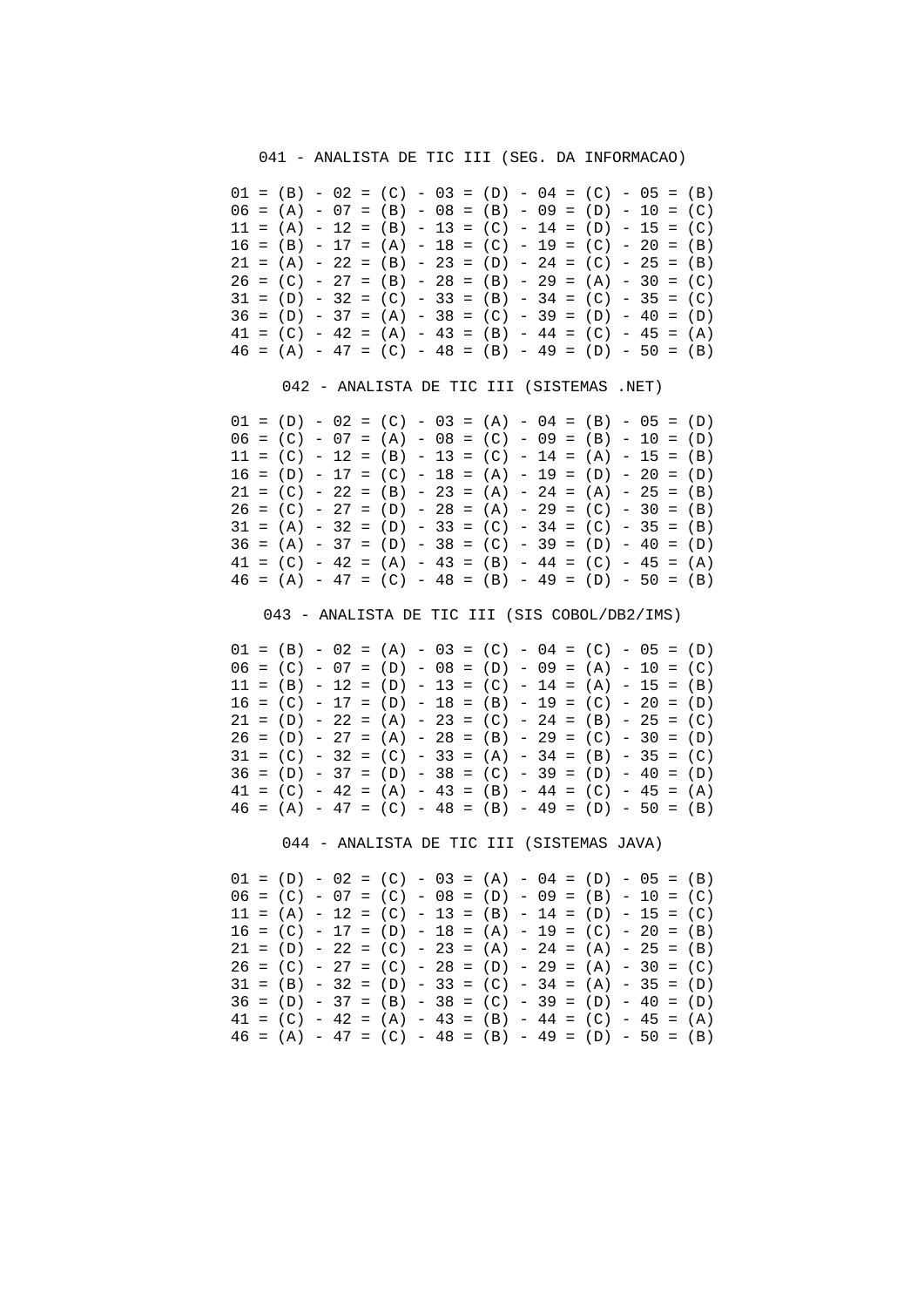#### 045 - ANALISTA DE TIC III (SISTEMAS JAVA/PHP)

 $01 = (C) - 02 = (B) - 03 = (A) - 04 = (D) - 05 = (B)$  $06 = (C) - 07 = (C) - 08 = (D) - 09 = (D) - 10 = (A)$  $11 = (B) - 12 = (C) - 13 = (A) - 14 = (B) - 15 = (C)$  $16 = (D) - 17 = (D) - 18 = (A) - 19 = (B) - 20 = (D)$  $21 = (D) - 22 = (C) - 23 = (B) - 24 = (A) - 25 = (D)$  $26 = (C) - 27 = (B) - 28 = (C) - 29 = (A) - 30 = (A)$  $31 = (B) - 32 = (C) - 33 = (A) - 34 = (C) - 35 = (A)$  $36 = (D) - 37 = (D) - 38 = (C) - 39 = (D) - 40 = (D)$  $41 = (C) - 42 = (A) - 43 = (B) - 44 = (C) - 45 = (A)$  $46 = (A) - 47 = (C) - 48 = (B) - 49 = (D) - 50 = (B)$ 

046 - ANALISTA DE TIC III (SUP BAIXA PLATAF)

 $01 = (D) - 02 = (C) - 03 = (C) - 04 = (B) - 05 = (A)$  $06 = (C) - 07 = (D) - 08 = (C) - 09 = (A) - 10 = (D)$  $11 = (B) - 12 = (C) - 13 = (C) - 14 = (B) - 15 = (C)$  $16 = (D) - 17 = (D) - 18 = (C) - 19 = (A) - 20 = (B)$  $21 = (C) - 22 = (D) - 23 = (A) - 24 = (A) - 25 = (B)$  $26 = (D) - 27 = (D) - 28 = (C) - 29 = (B) - 30 = (C)$  $31 = (C) - 32 = (B) - 33 = (C) - 34 = (D) - 35 = (A)$  $36 = (B) - 37 = (C) - 38 = (C) - 39 = (D) - 40 = (D)$  $41 = (C) - 42 = (A) - 43 = (B) - 44 = (C) - 45 = (A)$  $46 = (A) - 47 = (C) - 48 = (B) - 49 = (D) - 50 = (B)$ 

047 - ANALISTA DE TIC III (SUP BANCO DE DADOS)

 $01 = (B) - 02 = (C) - 03 = (C) - 04 = (D) - 05 = (A)$  $06 = (A) - 07 = (C) - 08 = (C) - 09 = (B) - 10 = (D)$  $11 = (D) - 12 = (A) - 13 = (B) - 14 = (B) - 15 = (C)$  $16 = (D) - 17 = (B) - 18 = (A) - 19 = (D) - 20 = (D)$  $21 = (C) - 22 = (B) - 23 = (A) - 24 = (C) - 25 = (D)$  $26 = (B) - 27 = (C) - 28 = (A) - 29 = (B) - 30 = (D)$  $31 = (C) - 32 = (C) - 33 = (D) - 34 = (D) - 35 = (A)$  $36 = (B) - 37 = (B) - 38 = (C) - 39 = (D) - 40 = (D)$  $41 = (C) - 42 = (A) - 43 = (B) - 44 = (C) - 45 = (A)$  $46 = (A) - 47 = (C) - 48 = (B) - 49 = (D) - 50 = (B)$ 

048 - ANALISTA DE TIC III (SUP E CONS A PROJ)

 $01 = (D) - 02 = (C) - 03 = (B) - 04 = (A) - 05 = (C)$  $06 = (D) - 07 = (D) - 08 = (C) - 09 = (B) - 10 = (A)$  $11 = (D) - 12 = (D) - 13 = (A) - 14 = (B) - 15 = (C)$  $16 = (D) - 17 = (C) - 18 = (B) - 19 = (A) - 20 = (A)$  $21 = (C) - 22 = (D) - 23 = (B) - 24 = (A) - 25 = (C)$  $26 = (C) - 27 = (D) - 28 = (D) - 29 = (C) - 30 = (B)$  $31 = (A) - 32 = (D) - 33 = (C) - 34 = (B) - 35 = (A)$  $36 = (A) - 37 = (D) - 38 = (D) - 39 = (C) - 40 = (A)$  $41 = (C) - 42 = (B) - 43 = (D) - 44 = (C) - 45 = (A)$  $46 = (C) - 47 = (B) - 48 = (D) - 49 = (D) - 50 = (A)$